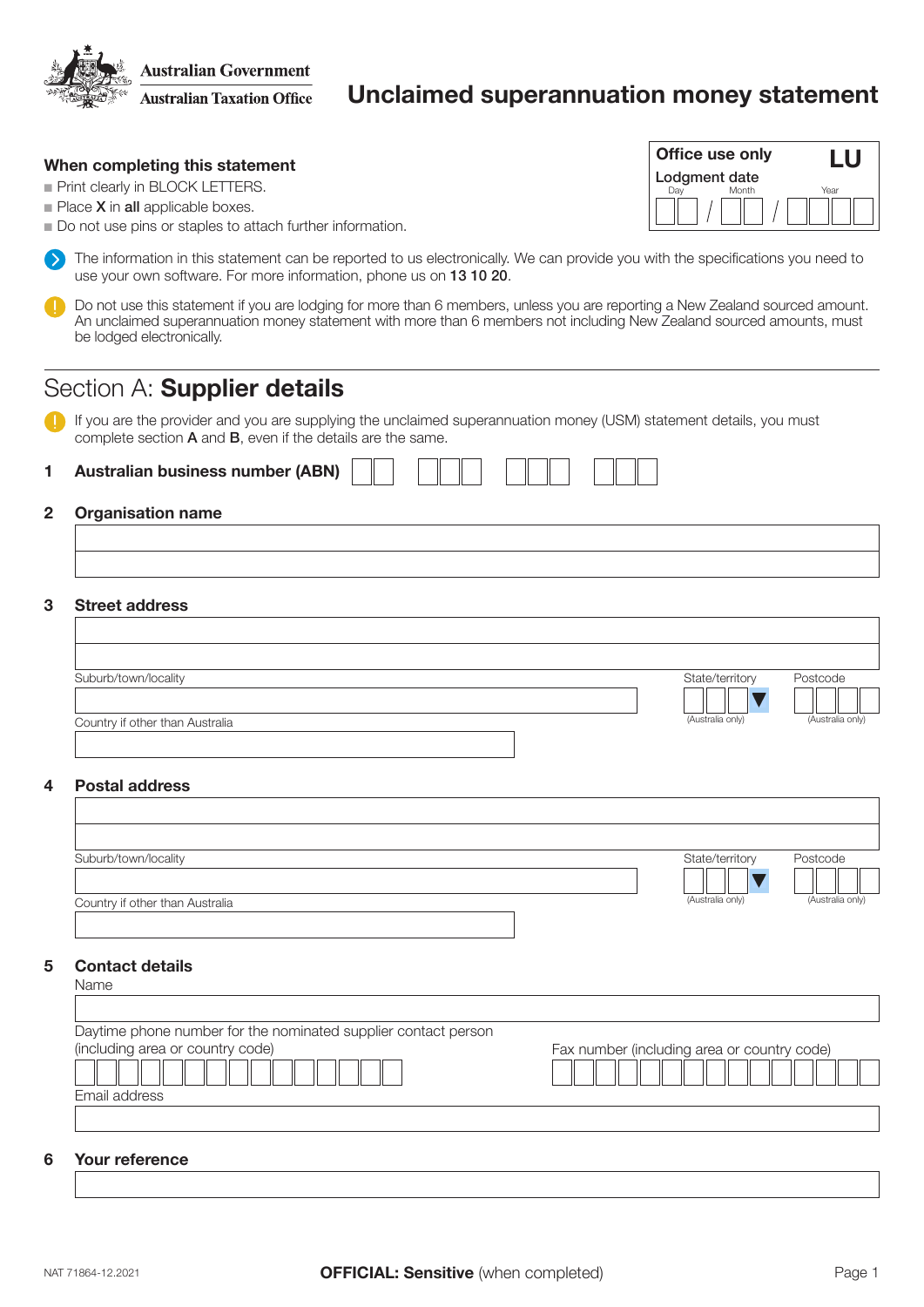|                 | Section B: Provider details                                                                                                           |
|-----------------|---------------------------------------------------------------------------------------------------------------------------------------|
| $\mathbf{7}$    | Tax file number (TFN)                                                                                                                 |
| 8               | <b>ABN</b>                                                                                                                            |
| 9               | <b>Name</b>                                                                                                                           |
|                 |                                                                                                                                       |
| 10 <sup>°</sup> | Previous name (if applicable)                                                                                                         |
|                 |                                                                                                                                       |
| 11              | <b>Branch number</b>                                                                                                                  |
|                 | 12 Street address                                                                                                                     |
|                 |                                                                                                                                       |
|                 | Suburb/town/locality<br>State/territory<br>Postcode                                                                                   |
|                 | (Australia only)<br>(Australia only)<br>Country if other than Australia                                                               |
|                 |                                                                                                                                       |
|                 | <b>13 Postal address</b>                                                                                                              |
|                 |                                                                                                                                       |
|                 | Suburb/town/locality<br>State/territory<br>Postcode                                                                                   |
|                 | (Australia only)<br>(Australia only)<br>Country if other than Australia                                                               |
|                 |                                                                                                                                       |
|                 | 14 Address for service of notices<br>Send to the provider<br>Send to the supplier                                                     |
|                 | 15 Contact details                                                                                                                    |
|                 | Name                                                                                                                                  |
|                 | Daytime phone number (including area or country code)<br>Fax number (including area or country code)                                  |
|                 | Email address                                                                                                                         |
|                 |                                                                                                                                       |
| 16              | Type of superannuation provider                                                                                                       |
|                 | Select one option only.<br>Public offer or retail                                                                                     |
|                 | Public sector fund<br>Retirement savings account<br>superannuation fund                                                               |
|                 | Small Australian Prudential<br>Industry or award<br>Eligible rollover fund<br>superannuation fund<br>Regulation Authority (APRA) fund |
|                 | Employer sponsored or<br>Exempt public<br>Provide details below<br>Other<br>corporate superannuation fund<br>sector scheme            |
|                 |                                                                                                                                       |
|                 | 17 Your reference                                                                                                                     |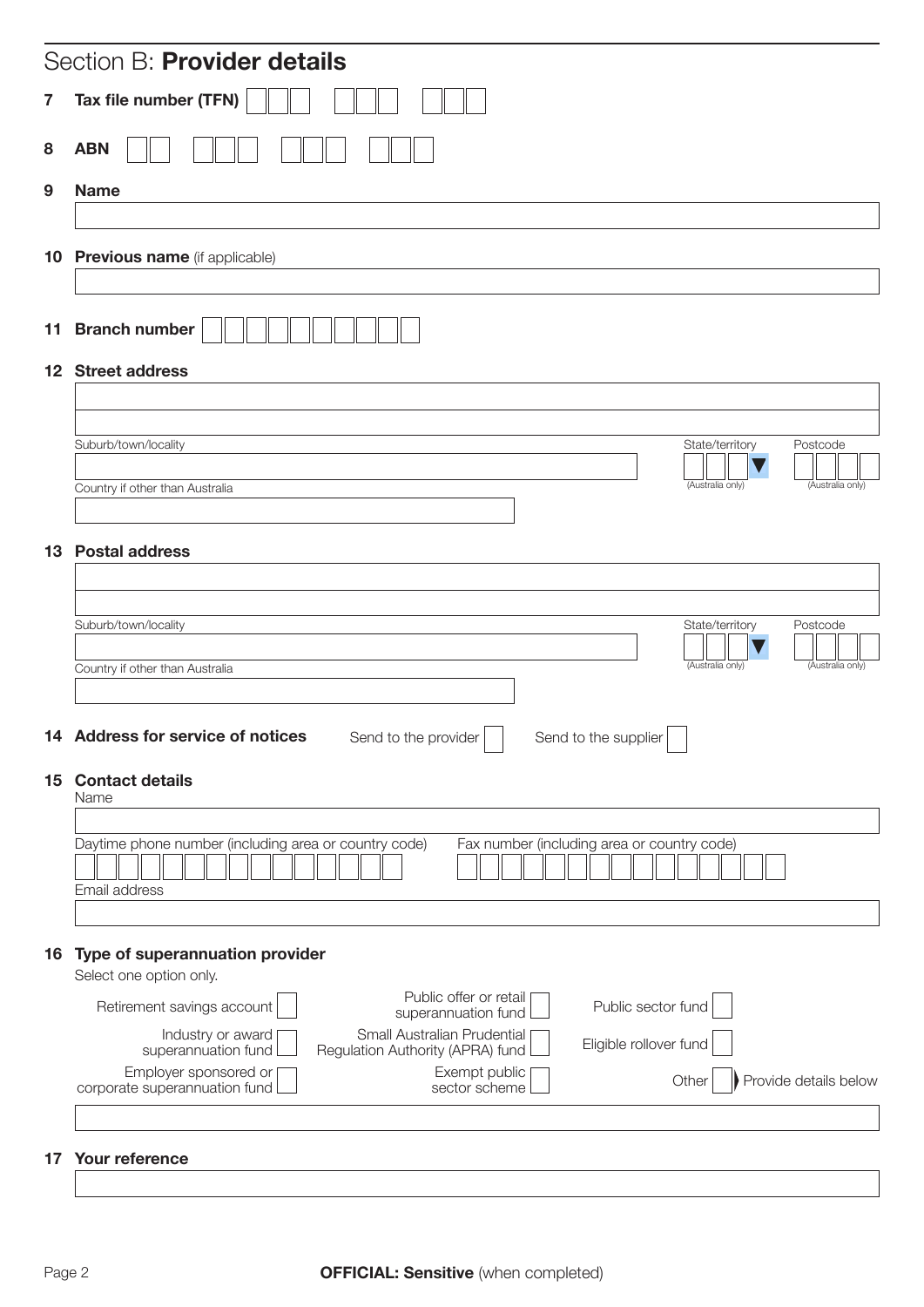## Section C: Statement details

|    | 18 Unclaimed money day           | Year<br>Dav<br>Month          |             |
|----|----------------------------------|-------------------------------|-------------|
| 19 | <b>Amount remitted</b>           | \$                            |             |
|    | 20 Number of members reported    |                               |             |
| 21 | <b>Final report</b><br><b>No</b> | Yes                           |             |
|    | 22 Final report reason           | $W -$ wind-up<br>$M$ – merger | $O$ – other |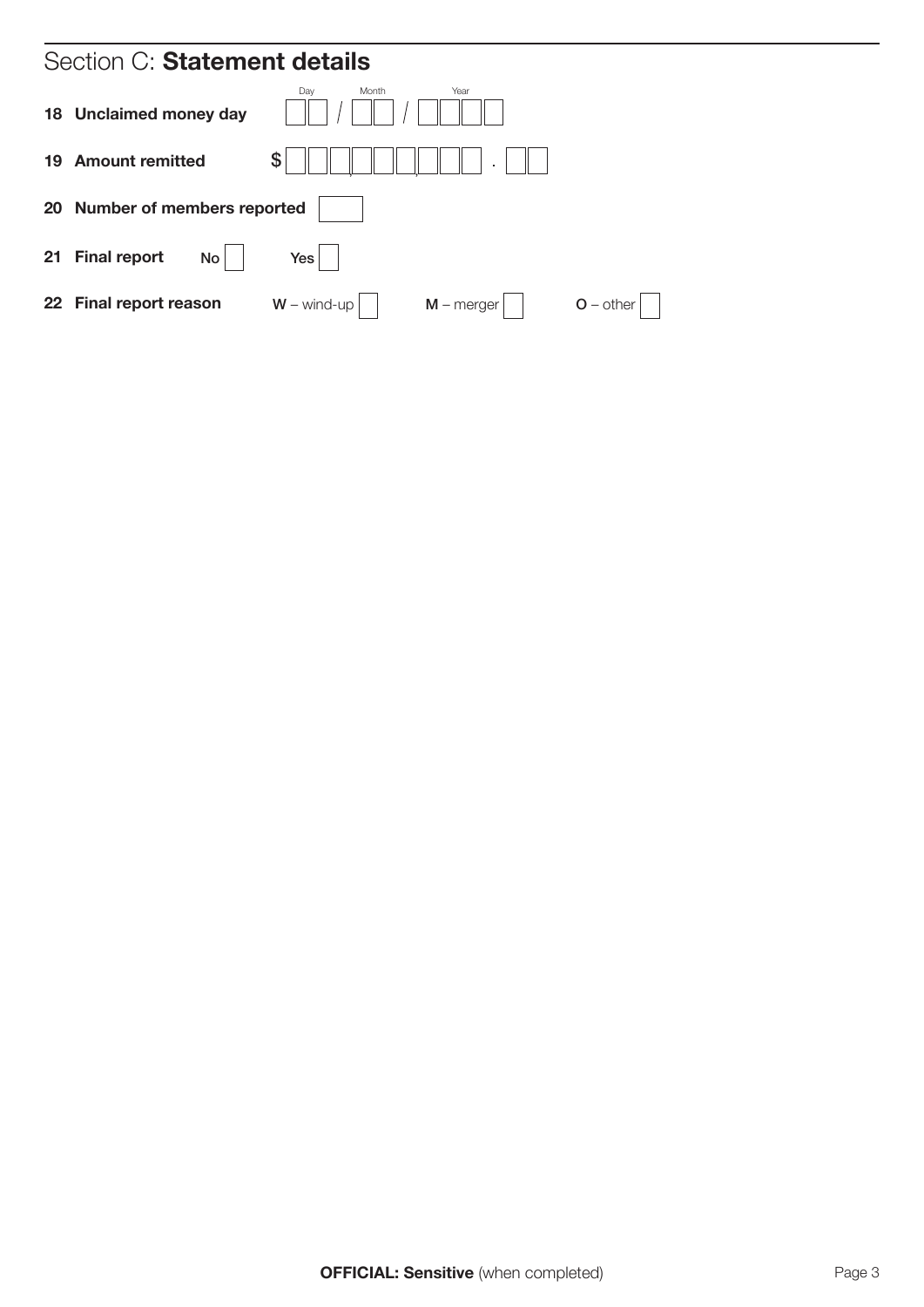## Section D: **Member details**

If multiple members need to be reported for a specific reporting period, you must complete sections D, E, F and G for each member using *Unclaimed superannuation money statement – additional members* (NAT 71864A). To obtain a copy, visit our website at ato.gov.au

|    | visit our website at <b>ato.gov.au</b>                               |                   |                                     |                              |
|----|----------------------------------------------------------------------|-------------------|-------------------------------------|------------------------------|
|    | 23 Member's TFN                                                      |                   |                                     |                              |
|    | 24 Name<br>Other<br>Title:<br>Miss<br>Mr<br>Mrs<br>Ms<br>Family name |                   |                                     |                              |
|    | First given name                                                     | Other given names |                                     |                              |
|    | 25 Previous name (if applicable)<br>Family name                      |                   |                                     |                              |
|    | First given name                                                     | Other given names |                                     |                              |
|    | 26 Address                                                           |                   |                                     |                              |
|    | Suburb/town/locality                                                 |                   | State/territory                     | Postcode                     |
|    | Country if other than Australia                                      |                   | (Australia only)                    | (Australia only)             |
| 27 | Previous address (if applicable)                                     |                   |                                     |                              |
|    | Suburb/town/locality<br>Country if other than Australia              |                   | State/territory<br>(Australia only) | Postcode<br>(Australia only) |
|    | 28 Phone number (including area or country code)                     |                   |                                     |                              |
|    | 29 Sex Male<br>Unknown<br>Female                                     |                   |                                     |                              |
| 30 | Month<br>Year<br>Day<br>Date of birth                                |                   |                                     |                              |
|    | 31 Has the date of birth been deemed?<br>Yes<br>No                   |                   |                                     |                              |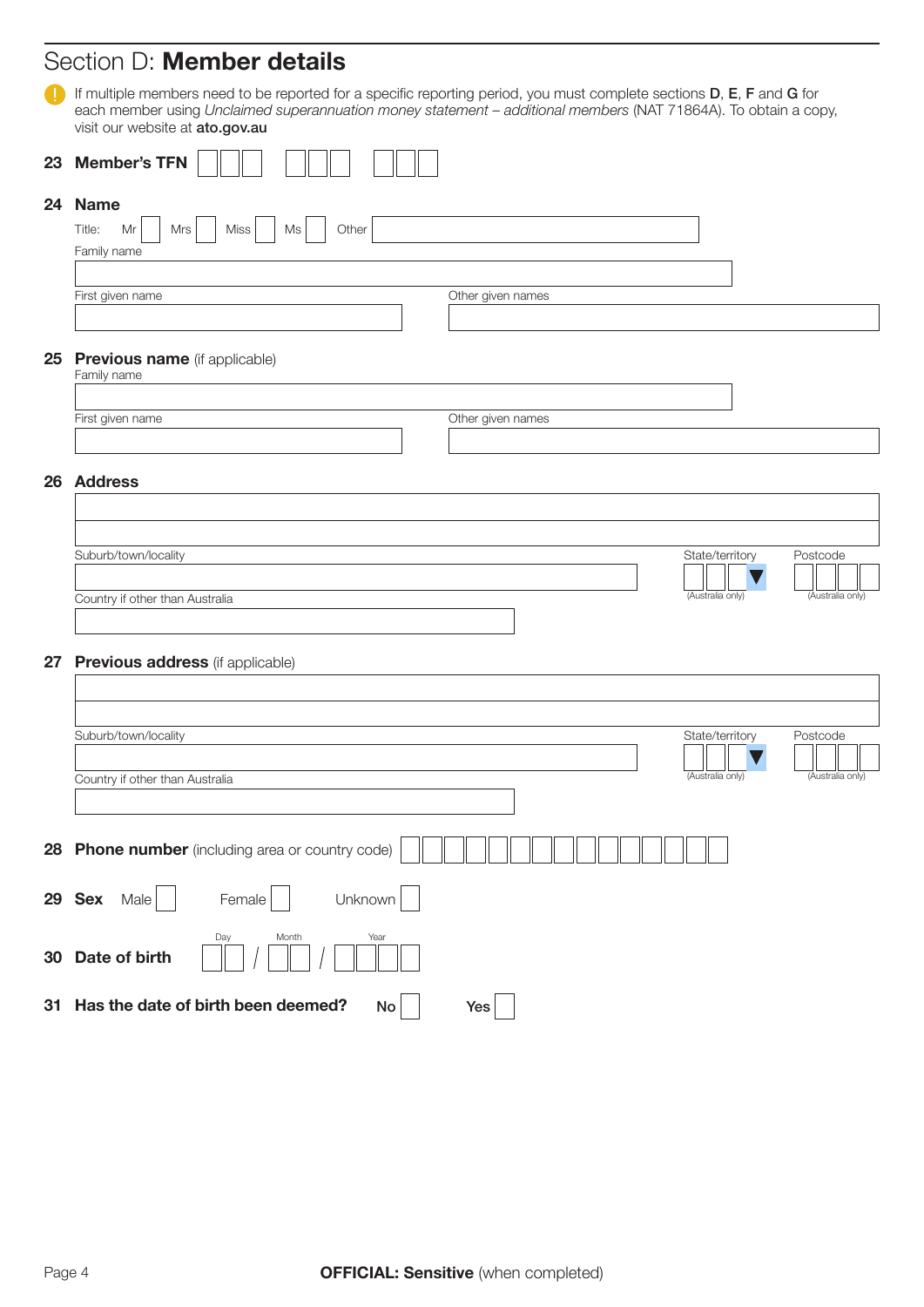### Section E: Member account details

### 32 Member status

| $R$ – Temporary resident $\Box$<br>(received s20C Notice) | $V$ – Trustee voluntary payment                                          |
|-----------------------------------------------------------|--------------------------------------------------------------------------|
| $A$ – Member reached eligible age                         | L - Inactive Low Balance Account (ILBA)                                  |
| $N -$ Non member spouse                                   | Q - Small lost member account [<br>(less than threshold and lost) $\Box$ |
| $D$ – Deceased                                            | $P$ – Insoluble lost member account [<br>(insoluble and lost) I          |

|    | 33 Account details<br>Superannuation product name                          |  |  |  |  |  |  |
|----|----------------------------------------------------------------------------|--|--|--|--|--|--|
|    |                                                                            |  |  |  |  |  |  |
|    | Superannuation product identification number (SPIN)                        |  |  |  |  |  |  |
|    | Account number<br>Reference number                                         |  |  |  |  |  |  |
|    |                                                                            |  |  |  |  |  |  |
|    | 34 System code                                                             |  |  |  |  |  |  |
|    | 35 Provider client identifier                                              |  |  |  |  |  |  |
|    |                                                                            |  |  |  |  |  |  |
| 36 | Service period<br>Month<br>Year<br>Month<br>Year                           |  |  |  |  |  |  |
|    | Day<br>Day<br>End date<br>Start date                                       |  |  |  |  |  |  |
|    | Number of days                                                             |  |  |  |  |  |  |
| 37 |                                                                            |  |  |  |  |  |  |
|    | Previous provider name (if applicable)                                     |  |  |  |  |  |  |
|    |                                                                            |  |  |  |  |  |  |
|    |                                                                            |  |  |  |  |  |  |
|    | 38 Agent details (if applicable)<br>Name                                   |  |  |  |  |  |  |
|    |                                                                            |  |  |  |  |  |  |
|    | Phone number (including area or country code)                              |  |  |  |  |  |  |
|    | Address                                                                    |  |  |  |  |  |  |
|    |                                                                            |  |  |  |  |  |  |
|    |                                                                            |  |  |  |  |  |  |
|    | Suburb/town/locality<br>State/territory<br>Postcode                        |  |  |  |  |  |  |
|    | (Australia only)<br>(Australia only)<br>Country if other than Australia    |  |  |  |  |  |  |
|    |                                                                            |  |  |  |  |  |  |
|    |                                                                            |  |  |  |  |  |  |
| 39 | <b>Death benefit</b><br>Day<br>Month<br>Year<br>Date of death<br>No<br>Yes |  |  |  |  |  |  |
| 40 | <b>Required payee</b>                                                      |  |  |  |  |  |  |
|    | Go to question 42<br>No                                                    |  |  |  |  |  |  |
|    | Go to question 41<br>Yes                                                   |  |  |  |  |  |  |
|    |                                                                            |  |  |  |  |  |  |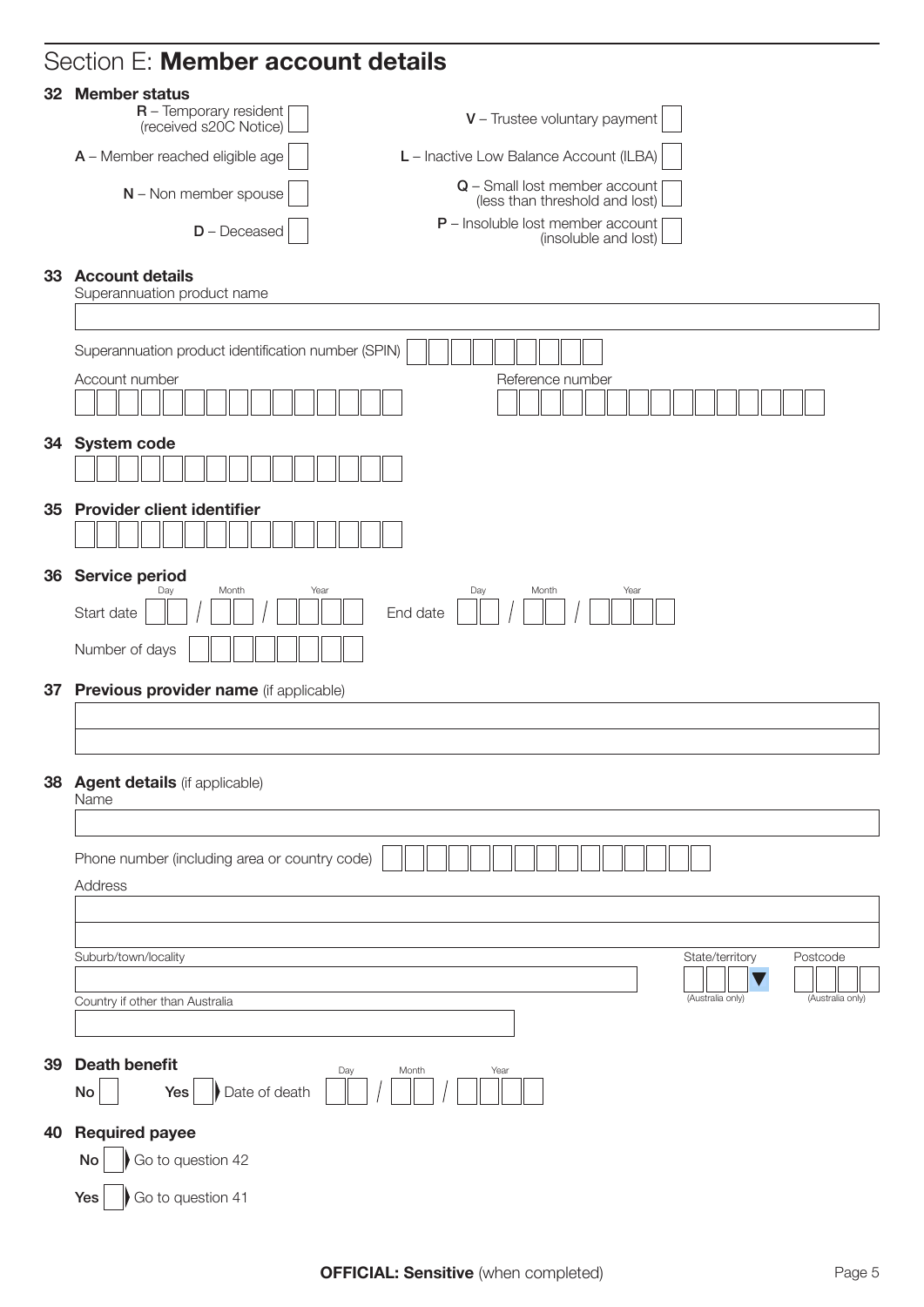#### 41 Required payee type

| $BN - binding$ nomination                             |
|-------------------------------------------------------|
| $TD$ – trust deed                                     |
| $OT$ – other $\vert \ \ \vert$                        |
| 42 Member benefit – taxable component – taxed element |
|                                                       |

43 Member benefit – taxable component – untaxed element



44 Member benefit – tax-free component

| Ъ. |  |  |  |  |  |  |  |  |  |  |  |  |  |
|----|--|--|--|--|--|--|--|--|--|--|--|--|--|
|----|--|--|--|--|--|--|--|--|--|--|--|--|--|

45 New Zealand-sourced amount



46 Total member entitlement

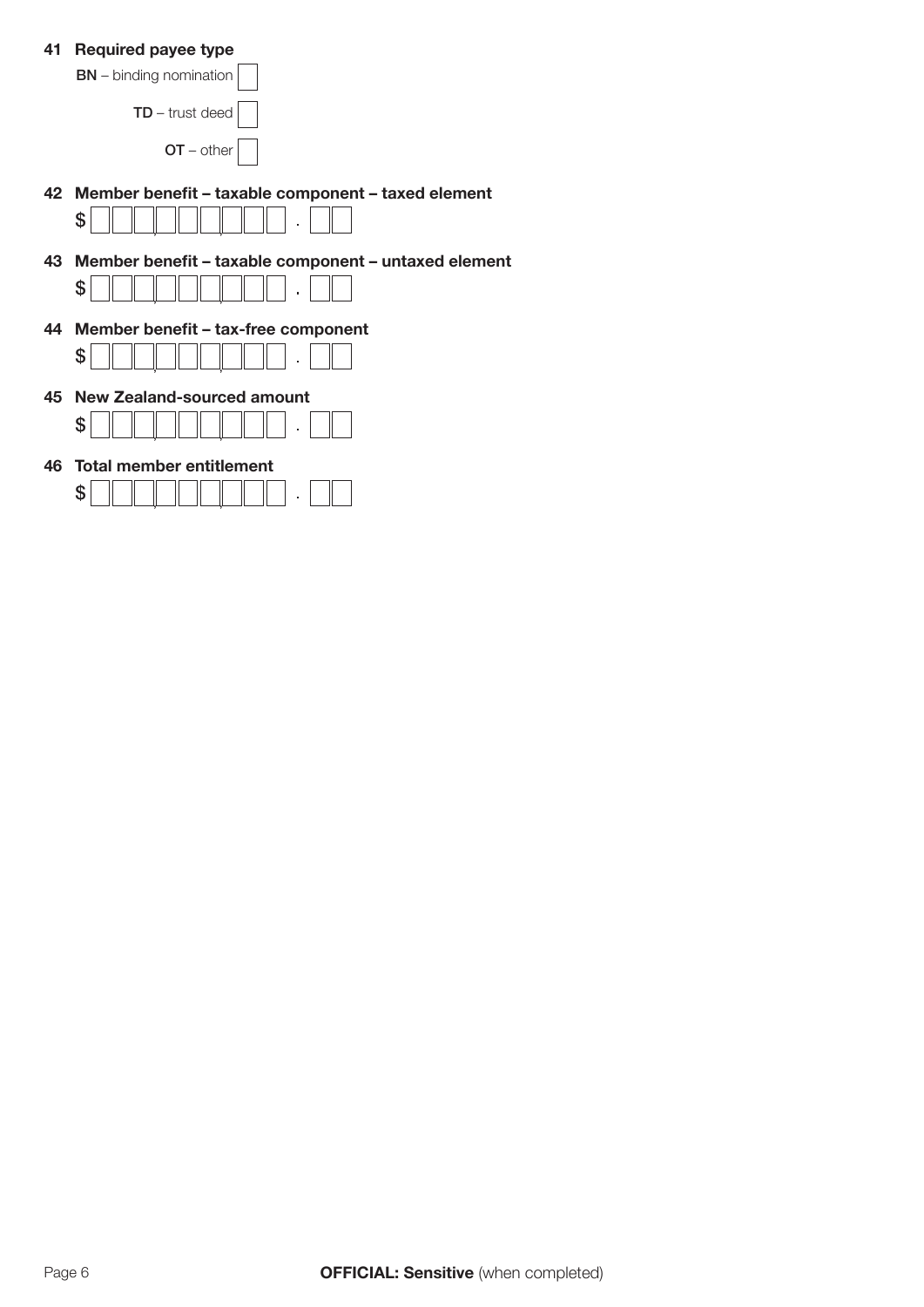### Section F: Declaration

Before you sign this statement, check you have provided complete and accurate information. The statement will be returned to you if it is not signed.

#### Privacy information

The ATO is a government agency bound by the *Privacy Act 1988* in terms of handling personal information and tax file numbers (TFN). We are authorised by the *Taxation Administration Act 1953* to ask for the information requested on this form, including your member's TFN. We require this information to help us administer taxation and superannuation laws. We may give this information to other government agencies.

For further information about privacy go to ato.gov.au/privacy

#### Supplier declaration:

*I declare that:*

- $\blacksquare$  *I am authorised by the provider to complete this statement on their behalf*
- $\blacksquare$  the information given in this statement is complete and accurate

 $\blacksquare$  the payment of the specified amount of unclaimed superannuation money is attached or has been paid by electronic funds transfer.

#### Name (print in BLOCK LETTERS)

Position

**Signature** 

#### Provider declaration:

*I declare that:*

- $\blacksquare$  the information given in this statement is complete and accurate
- $\blacksquare$  the payment of the specified amount of unclaimed superannuation money is attached or has been paid by electronic funds transfer
- $\blacksquare$  *if the USM statement is being lodged by a supplier on my behalf* 
	- *the information provided to my supplier/agent for the preparation of this USM statement is true and correct*
	- I authorise my supplier/agent to lodge this USM statement.

#### Name (print in BLOCK LETTERS)

Position

**Signature** 

| Date |       |  |      |  |
|------|-------|--|------|--|
| Day  | Month |  | Year |  |
|      |       |  |      |  |

Day Month Year

Date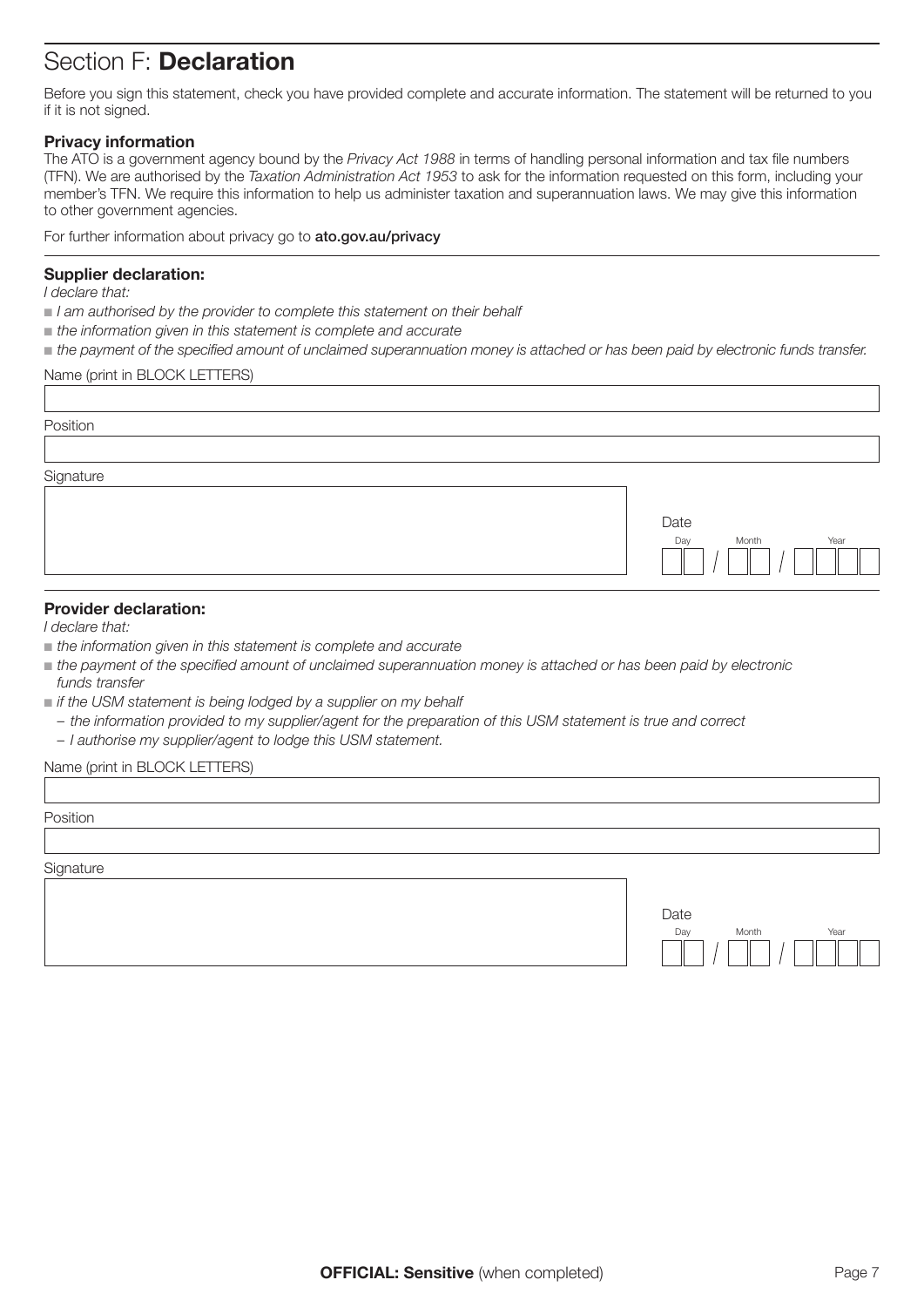### Lodging your USM statement

If you are paying the USM payment with a cheque or money order, make sure you attach it with the payment slip. Cheques must be for amounts in Australian dollars and payable to the 'Deputy Commissioner of Taxation'. Cheques should be crossed 'Not negotiable' and must not be post dated.

Send your completed USM statement (with attached unclaimed superannuation money payment and payment slip, if you are paying with a cheque or money order) to: Australian Taxation Office

Locked Bag 1936 ALBURY NSW 1936

#### Payment slip

*The Payment Slip – 29* is provided at the end of this statement for suppliers or providers to send to us with payments of USM. You can photocopy this payment slip for future use.

**Print form II** Reset form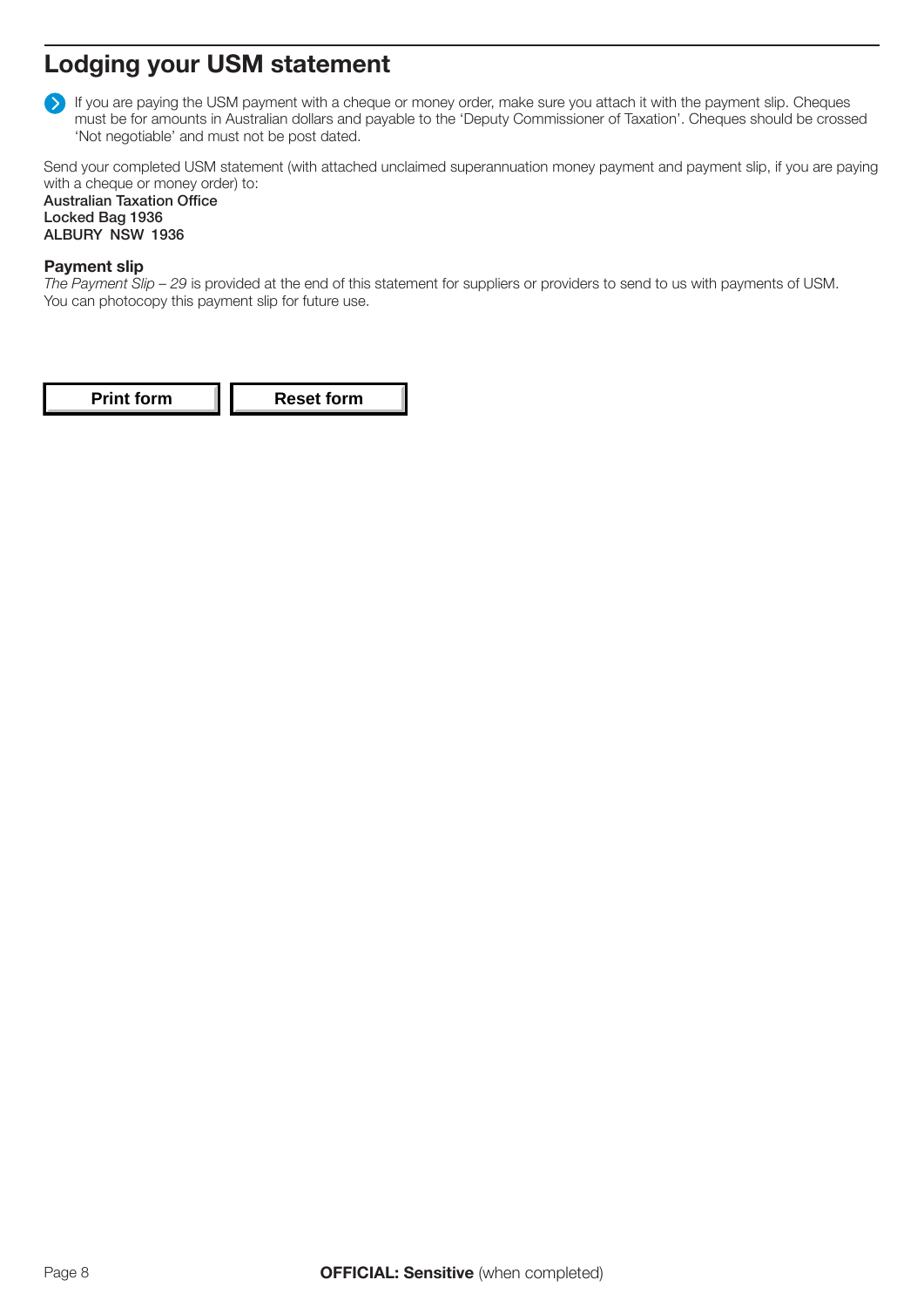**OFFICIAL: Sensitive** (when completed) **Page 9** Page 9

Payment slip - 29 Superannuation provider name Scheduled statement day Amount \$ Day Month Year Superannuation provider's TFN Unclaimed superannuation money 29 Australian **Taxation Office HOR** You must complete this payment slip if you are attaching a cheque or money order. Enclose your cheque or money order with this statement. Do not staple or pin the cheque or money order to the statement. Office use only